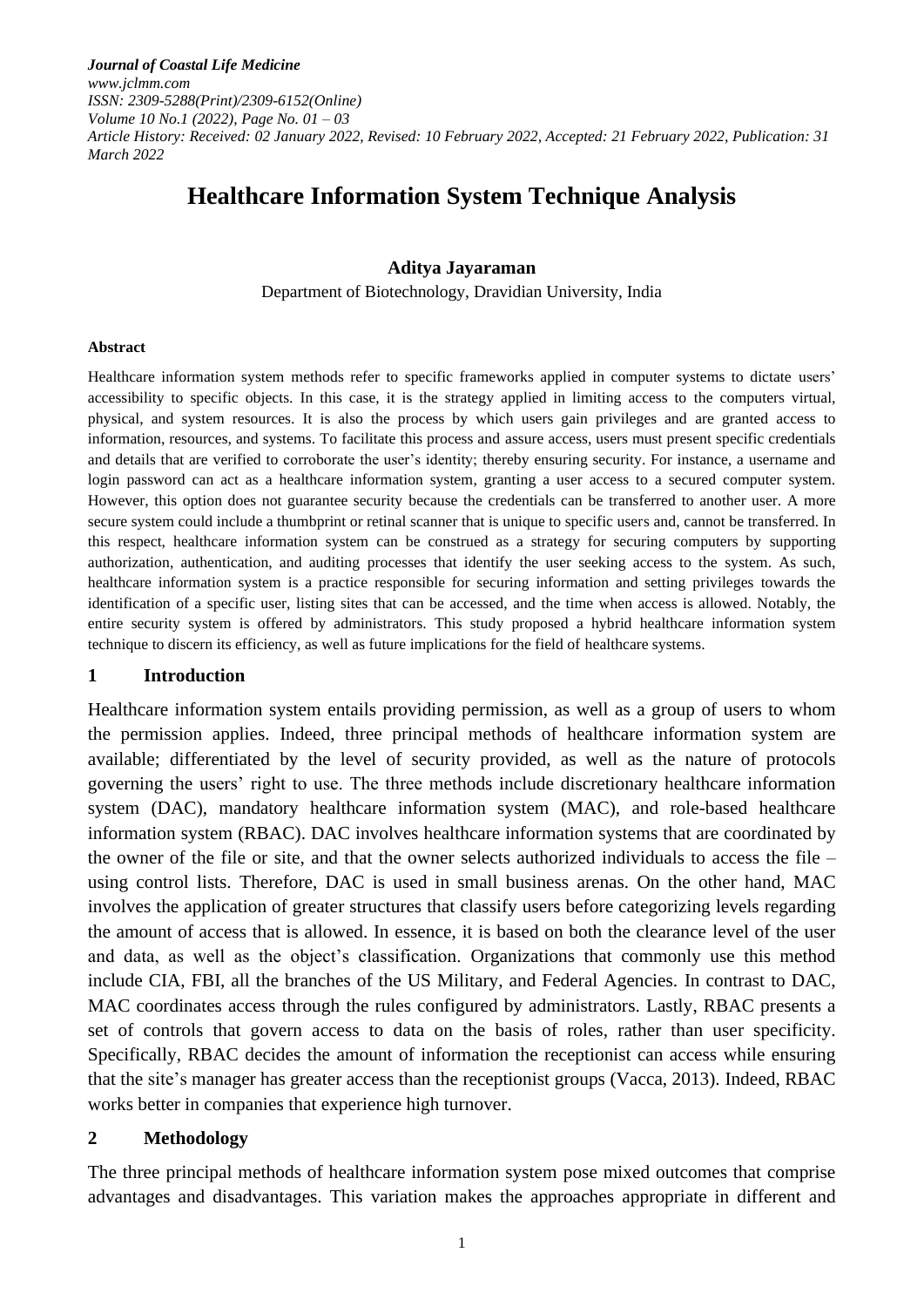*Journal of Coastal Life Medicine www.jclmm.com ISSN: 2309-5288(Print)/2309-6152(Online) Volume 10 No.1 (2022), Page No. 01 – 03 Article History: Received: 02 January 2022, Revised: 10 February 2022, Accepted: 21 February 2022, Publication: 31 March 2022*

specific scenarios (or situations). DAC has the advantage of offering and enforcing a good security policy. This merit is informed by the fact that the file's owner exhibits the capacity to grant or deny access to the system; fostering absolute control. However, the approach is disadvantageous in such a way that it applies to single or small systems and companies – because it does not differentiate levels of security clearance; making it difficult to apply in larger firms.

# **3 Results and Discussion**

It is evident that negative aspects of healthcare information system methods revolve around the amount of security provided and thenumber of security levels it can support. This affirmation implies that specific healthcare information system methods ought to be matched with specific scenarios to mitigate risks. In this case, DAC is only appropriate for small organizations with few employees and a single level of users. This arrangement ensures that its disadvantages, which are exposed upon being applied in large companies with multiple layers of users,are mitigated. Furthermore, RBAC is appropriate for both small and large organizations with single and multiple levels of users, making it inappropriate for organizations whose users perform multiple roles. The implication is that the best strategy for mitigating negative aspects arising from the methods of healthcare information system is to apply them to specific organizations in which they are better suited (Bhardwaj, 2007; Vacca, 2013).

The present case is concerned with the provision of information security for a medium-sized federal government contractor. The organization has many task forces and user groups who require multiple levels of access. As such, there is a need for adequate security because of the fact that it is a government contractor whose role involves handling state-related affairs. Given the state of the firm, it becomes appropriate to select an healthcare information system method that will allow for multiple levels of access, useful in large organizations while offering a desirable level of system security.

Whereas findings suggest that MAC is the best option, weaknesses remain inevitable. The first challenge involves the development of an effective system that could be applied on a firm-specific basis; as the process of satisfying both the stakeholders' needs and user preferences is likely to pose a dilemma. This challenge could be mitigated by identifying specific levels of the security system and clearance, as well as the projected number of people that will access the information − from respective access points. Also, the challenge can be mitigated by evaluating the available MACs in the market and selecting those that match the needs of the company. The second challenge concerns the process of hiring task forces in the IT division. The challenge is specifically attributed to the need for expertise in the practices of setting up and managing the MAC system, as well as correcting links when the need arises. This challenge can be mitigated by employing qualified and experienced IT personnel. The final challenge concerns the need to ensure that the company's personnel have the capacity to use the selected MAC appropriately. Despite its complexity, the challenge can be mitigated by holding seminars and conferences to embrace employee training and development or functional path provision towards better performance (Lehtinen, Russell &Gangemi, 2006; Solomon, 2013).